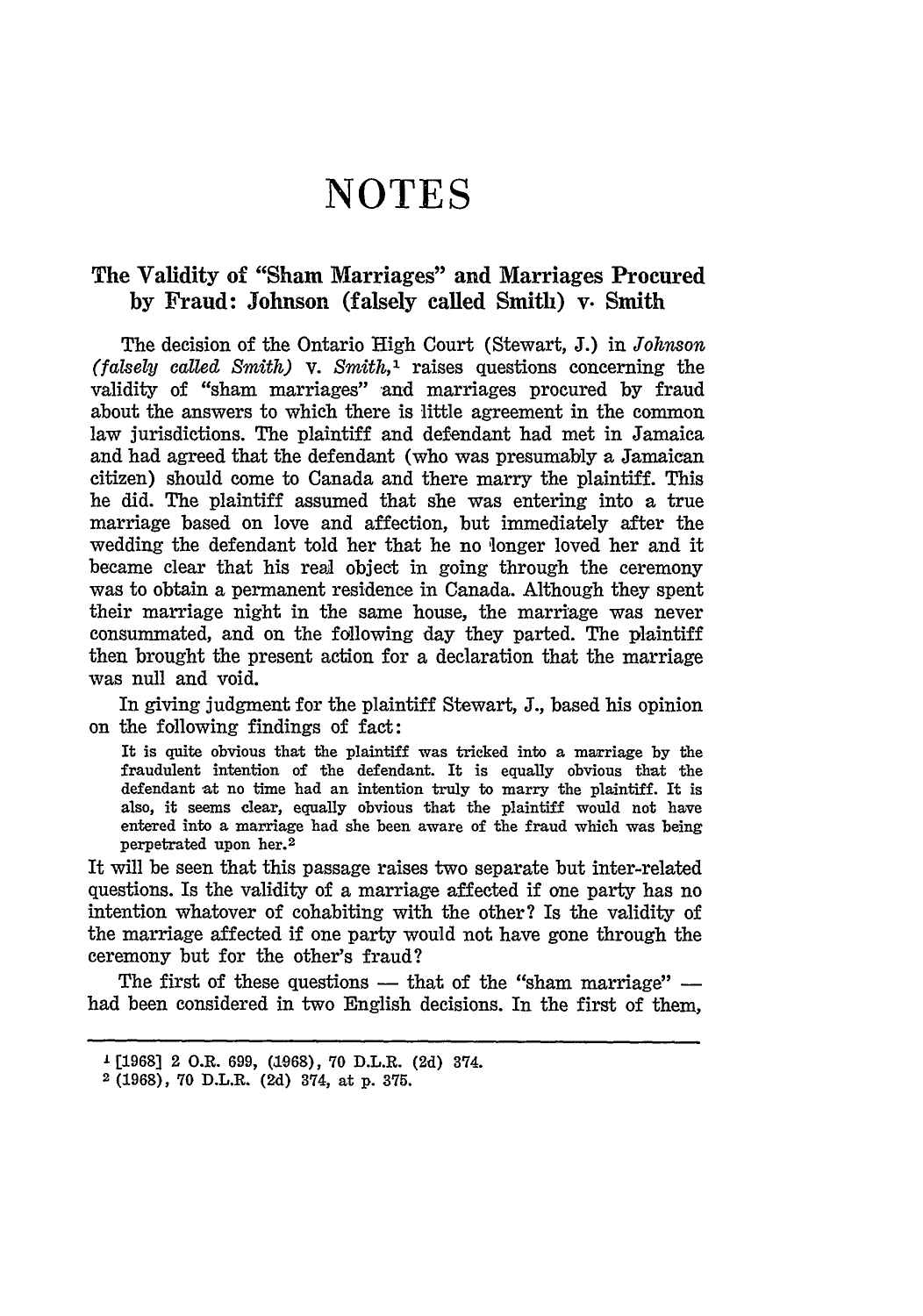*H. (otherwise D.) v. H.,8* the petitioner, a Hungarian girl of **18,** had gone through a ceremony of marriage in Budapest in 1949 with her second cousin, a French citizen of the same age, in order to obtain a French passport so that she could get out of the country. Her reason for wishing to do so was that, as she came from a wealthy family and was therefore likely to be *persona non grata* with the Communist Government of Hungary, there was a grave danger that she might be sent to prison or a concentration camp from which she might never come out alive. The respondent was aware of her plans, and they had agreed that they should not live together but that the marriage should be terminated as soon as possible after she had made her escape. They separated immediately after the ceremony and the marriage was never consummated. In these circumstances it was argued *inter alia* that the marriage was a complete sham and therefore void. Karminski, **J.,** refused to accept this argument. He held that mental reservations cannot avoid a marriage and that, as the parties intended that the petitioner should become the respondent's wife, it was not now open to her to argue that the marriage was a nullity on this ground. In other words, he looked solely at their intention at the time of the ceremony and declined to pay attention either to their motives or to their subsequent intentions. His decision was followed a year later by Collingwood, **J.,** in *Silver (otherwise Kraft) v. Silver,4* where he refused to grant a decree of nullity to a German woman who had married an Englishman in pursuance of a similar agreement in order that she might come to England to live with another man who was already married.

Karminski, **J.,** followed two earlier decisions. The first was the English case of *Brodie v. Brodie.5* The respondent husband had consented to marry the petitioner, who was pregnant by him, only if she signed an agreement not to live with him after the marriage. Horridge, **J.,** held that such an agreement was contrary to public policy and therefore void and consequently was no defence to a subsequent petition by the wife for restitution of conjugal rights. The second was the South African case of *Martens V. Martens.0* The facts bear a strong resemblance to those of *Silver v. Silver.* A Greek woman had married a man resident in South Africa in order to live there with another man. She deserted the husband immediately after the ceremony. Olayden, **J.,** dismissed the husband's action for a declaration of nullity for the following reason:

**<sup>3 [1954]</sup> P. 258, [1953] 3** W.L.R. 849, **[1053] 2 All E.R. 1029.**

**<sup>4 [1955] 1</sup> W.L.R. 728, [1955] 2 All E.R. 614.**

<sup>5</sup> **[1917] P. 271, (.1917), 86 L.J.P.** 140, **117** L.T. 542.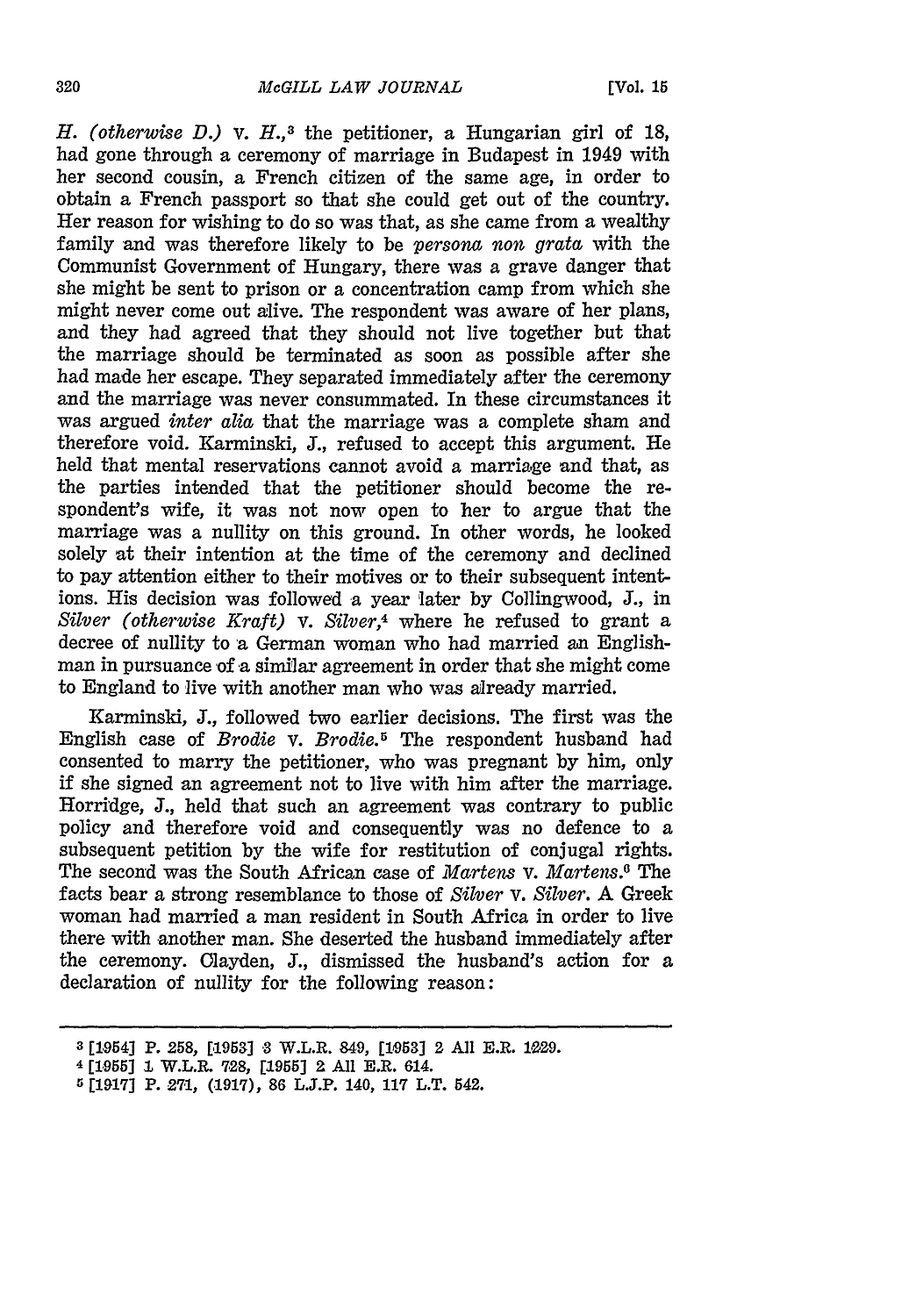(I) t seems to me that the facts show that the parties did intend that the defendant should become the wife of the plaintiff. That was the very object of the ceremony, so that she could remain in the country, and that object was brought about with a realization of both contracting parties that there would be need for divorce to end the marriage.7

Karminski, **J.,** refused to follow the American case of *U.S.* **V.** *Rubenstein,8* a criminal prosecution for conspiracy to defraud the United States. An alien woman arranged to marry a **U.S.** citizen, in order to facilitate her entry into the country. It was understood that the marriage was not to be consummated and that it should be dissolved within six months. The marriage was held to be a nullity. Judge Learned Hand gave his reason for coming to this conclusion in the following words:

Mutual consent is necessary to every contract; and no matter what forms or ceremonies the parties may go through indicating the contrary, they do not contract if they do not in fact assent... Marriage is no exception to this rule: a marriage in jest is no marriage at all **...** [I]f the spouses agree to a marriage only for the sake of representing it as such to the outside world and with the understanding that they will put **an** end to it as soon as it has served its purpose to deceive, they have never really agreed to be married at all. They must assent to enter into the relation as it is ordinarily understood, and it is not ordinarily understood as merely **a** pretence, or cover, to deceive others. <sup>9</sup>

Faced with this conflict of authority, Stewart, **J.,** in *Johnson V. Smith* preferred to follow Judge Learned Hand rather than the English cases. He did not expressly state his reason for doing so except to say: "In the interpretation of contracts of marriage, the days of Lord Penzance have passed, when one eye was always fixed on ecclesiastical dogma."10 With respect, it is not clear what particular piece of dogma is meant. From the purely contractual point of view, Judge Learned Hand's views are obviously more in line with the established common law. If A and B enter into an agreement on the understanding that the terms are not to be enforced, the courts will give effect to this and hold that there is no legally binding contract.<sup>11</sup> Although the analogy with all the other cases mentioned is clear, it will be seen that this argument cannot be applied to the facts of *Johnson v. Smith* at all, because the plaintiff believed that she was entering into a normal marriage in which the parties would

**<sup>6</sup> [1952] 3** S.A.L.R. **771.**

**<sup>7</sup>** *Ibid.,* at **p. 775.**

**<sup>8</sup>** (1945), **151** F. 2d **915.**

*<sup>0</sup> Ibid.,* at **pp. 918-919.**

**<sup>10</sup>**(1968), **70** D.L.R. **(2d)** 374, at **p. 375.**

**<sup>21</sup>** See, for example, *Rose & Frankc Co. V. J. R. Crompton & Bros. Ltd.,* **[1925] A.C.** 445.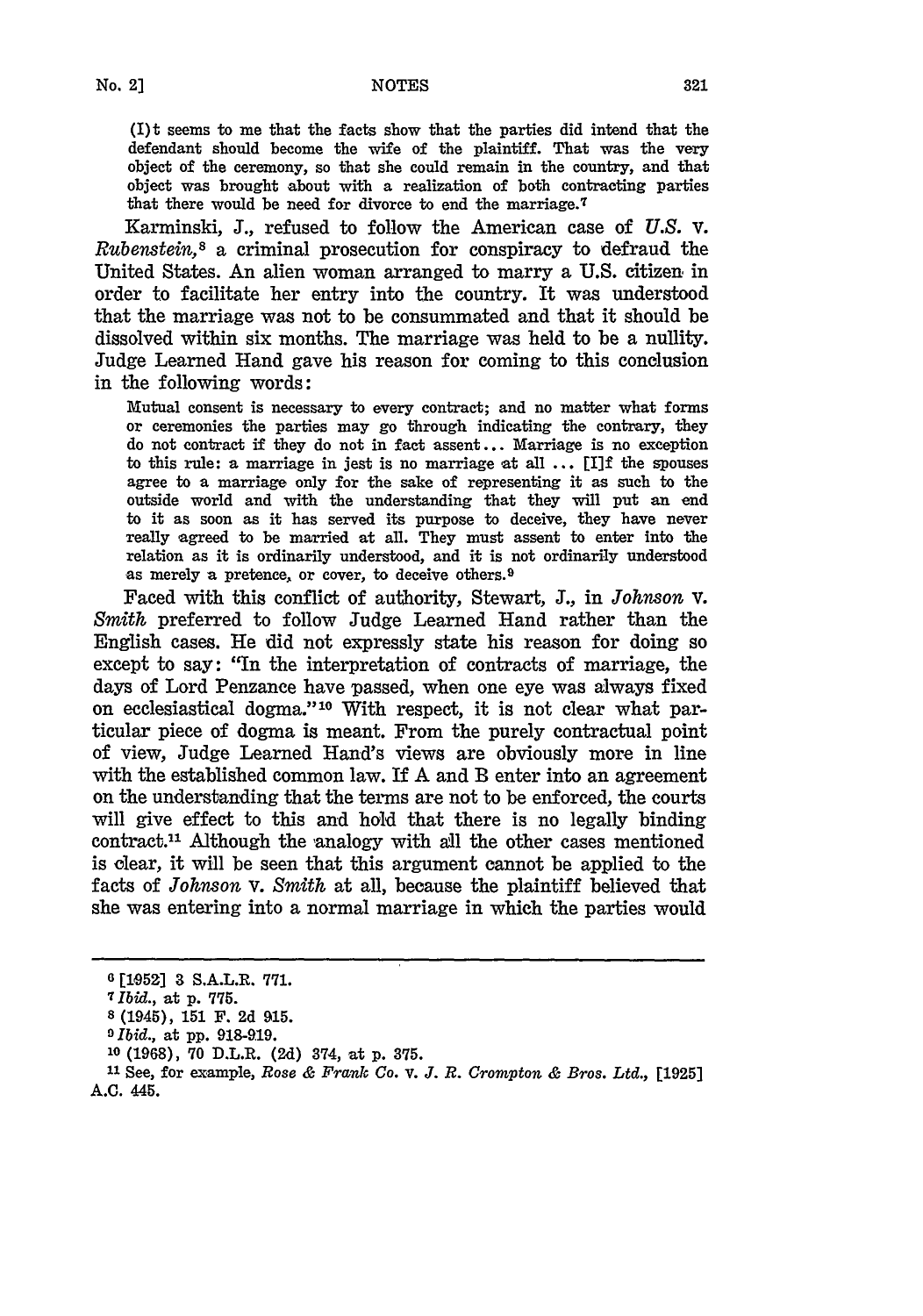perform the normal incidents. In a comparable commercial contract the court would undoubtedly **hold** the defendant liable despite his mental reservations **by** applying the principle expressed **by** Williston that "a deliberate promise seriously made is enforced irrespective of the promisor's views regarding his legal liability". <sup>12</sup>

It is submitted that the problem must be answered not **by** reference to ecclesiastical dogma or the law relating to commercial contracts but **by** reference to social policy. It is very much in the public interest that persons should not be permitted to abuse the marriage laws of the state **by** entering into a marriage purely to obtain some collateral advantage and with no intention of fulfilling the purpose for which marriage exists. The English judges have sought to control this **by** refusing to look at the parties' motives: in other words, if two people take advantage of the opportunity to marry that the law provides, they will saddled with all the legal consequences of their act. To the present writer this seems to be the only satisfactory solution and letting in the doctrine of mental reservation seems to be fraught with dangers. Although the point was not expressly made in *Johnson v. Smith,* the marriage was presumably void and not voidable. It therefore follows that it cannot be subsequently ratified **1 <sup>3</sup>**and its invalidity can be put in issue **by** anyone, including the "husband" himself.14 Had the defendant in *Johnson V. Smith* decided to take advantage of the situation, he might have had sexual intercourse with the plaintiff before indicating his true intentions and departing, perhaps leaving her pregnant; she would then have had no defence to an action for nullity brought **by** him (assuming, of course, that the court would still have been prepared to infer that, at the time of the ceremony, he had had no intention of cohabiting with her). Similarly, even **if** neither of them had taken any steps to bring an action for nullity, no subsequent change of mind and cohabitation would have approbated the marriage and it would have been possible for anyone else to have put the validity of it in issue years later, for example on a succession claim after the death of one of them. Such consequences are **highly** undesirable when both parties agree that the marriage shall be nothing but a sham; they are intolerable when one of them is wholly ignorant that this is the other's intention, as in *Johnson v. Smith.*

**<sup>12</sup>***Williston on Contracts,* **3rd. ed., W.H.E. Jaeger ed., vol. 1, (Mount Kisko, N. Y., 1957), § 21, p. 39.**

*<sup>13</sup>Power on Divorce,* **2nd. ed., J.D. Payne ed., (Calgary and Toronto, 1964), p. 348.**

**<sup>14</sup>See** *De Reneville (otherwise Sheridan) v. De Reneville,* **[1948] P. 100, (1047), 177 L.T. 408, [1.948] 1 All E.R. 56.**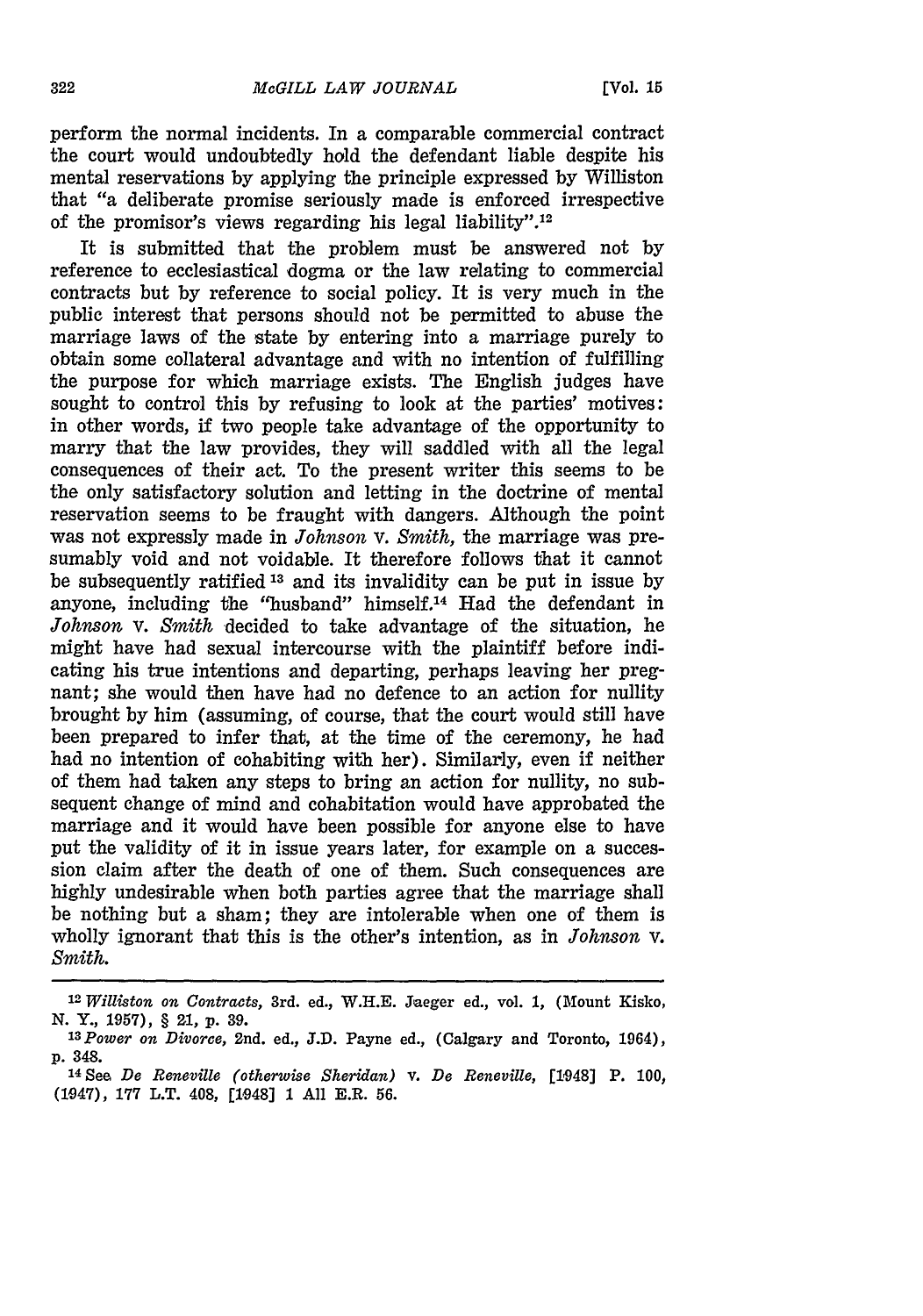Even if one were to assume that this case was rightly decided on its facts, it is difficult to foresee how far the principle could and ultimately would be pushed. All the cases reported have had one element in common  $-$  the intention to circumvent immigration laws **-** and one can understand the court's anxiety in *U.S.* **v.** *Rubenstein* and *Johnson* v. *Smith* to see these laws enforced **by** the punishment or deportation of an alien who had entered the country **by** fraud. But the law of marriage does not exist to serve the criminal law and it is both dangerous and improper to manipulate it with this end in view. The passage cited from Judge Learned Hand's judgment suggests that, so long as the parties have no real intention of living together, their precise motive is irrelevant. It follows from this that, if the parties in the following hypothetical cases propose to put an end to their relationship as soon as their purpose is served, each of the marriages will be void. (i) A man marries a woman in order to prevent her from being able to give evidence against him in a criminal prosecution (as in Graham Greene's *Brighton Rock));* **(ii)** a woman marries an old and failing man purely for the purpose of acquiring his wealth and the social standing of being his widow; (iii) two young people planning to go on a cruise together get married in order to share a double cabin and give a veneer of respectability to their relationship. In the first case one might argue that, as in the fraudulent immigrant cases, public policy would be best served by declaring the marriage void so as to make the woman a compellable witness; in the second, nullity might work to the advantage of the man's next of kin, but one wonders why they should be protected if he himself was satisfied with the arrangement; in the third, to hold the marriage void might merely encourage like minded people to enter into similar arrangements and public policy would best be served by saddling them with the legal consequences of their deceptive conduct. Not only is the logic of Clayden J.'s argument in *Martens v. Martens* unassailable, but social policy on balance demands that a marriage should not be void simply because it is a sham. If there is a real danger that immigration laws will be abused, let them be amended.

On the other hand, however, as Collingwood, J., said in *Silver V. Silver:* "I can see no social advantage in insisting upon the maintenance of a union which has been a mere travesty from the beginning". 15 It is significant that he granted the wife a decree of divorce on the ground of her husband's adultery and that Karminski, J., found the marriage void (or perhaps voidable) for duress in

**<sup>15 [.1955] 1</sup> W.L.R. 728, at p. 781.**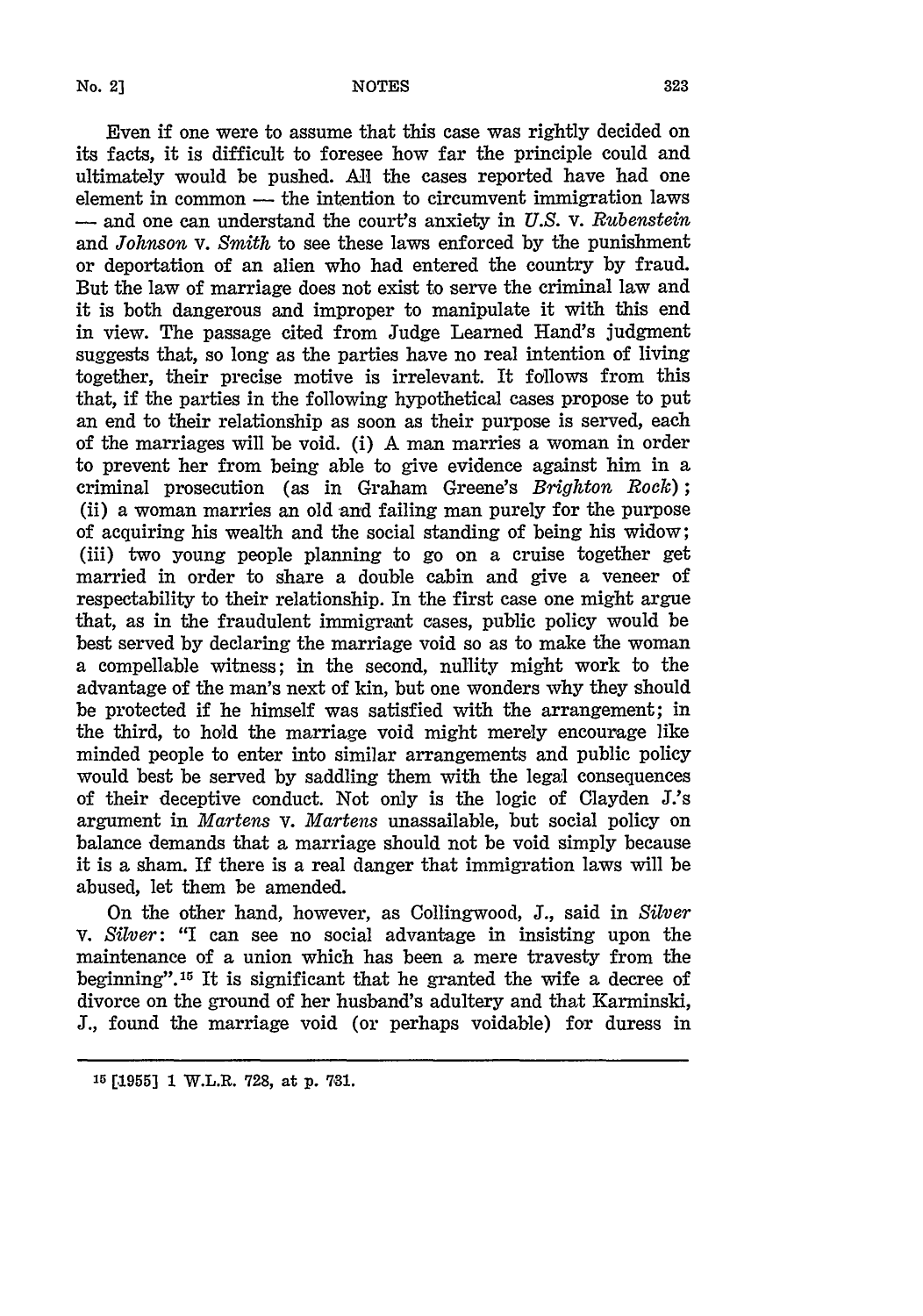*H.* **v.** *H.* This brings us to the second question raised **by** this case: is the validity of the marriage affected if one party would not have entered into it but for the other's fraud? English ecclesiastical law adhered strictly to the principle that fraud *of itself* would not make a marriage void. The *locus classicus* is the case of *Swift v. Kelly, <sup>16</sup>* in which the Judicial Committee of the Privy Council laid down the rule that

**(N)o** marriage shall be held void merely upon proof that it had been contracted **upon** false representations, **and** that but **for** such contrivances, consent never would have been obtained.<sup>17</sup>

If the fraudulent misrepresentation leads to a mistake, the marriage might be void on that ground, but (statutory provisions apart) this will occur only when one party is mistaken as to the other's identity or as to the nature of the ceremony. If A marries B believing him to be C, the marriage will be void only if A goes through the ceremony with a completely different human being from that whom she intends to marry (as might occur in the case of identical twins). If A marries the individual she intends to marry, it is immaterial that he has fraudulently led her to believe that he is someone else, as happened in *C.* v. *C.,'<sup>8</sup>*where the petitioner was held to be validly married to a rogue called Coley who had passed himself off as a well known boxer called Miller. Similarly, the marriage will be void if one party does not realise that the ceremony is one of marriage at all, as in *Kelly (otherwise Hyams) v. Kelly,19* where the petitioner thought that it was a betrothal ceremony; but it will not be void if the mistake merely goes to the quality of the marriage, for example if one party wrongly believes that he is contracting a polygamous union<sup>20</sup> or a union that will be recognised by the religious denomination of which he is a member. <sup>21</sup>

The justification for the rule that fraud of itself is not to invalidate a marriage is that any other solution would lead to great uncertainty and enable the parties to have the marriage annulled on the flimsiest of pretexts. Despite the sympathy one must feel for a person in the position of the plaintiff in *Johnson V. Smith,* it is submitted that the principle in *Swift v. Kelly* is correct and socially desirable. Otherwise a marriage could be declared void on the ground that one party had been deceived about the other's fortune, social

**<sup>16 (.1835), 3</sup> Knapp 257, 12 E.R.** 648.

*<sup>17</sup>Ibid.,* **at p. 293, at p. 661.**

**Is** [1942] **N.Z.L.R. 356.**

**<sup>19 (1932),</sup>** 49 T.L.R. **99.**

*<sup>2</sup> 0Kassim (otherwise Widmann)* v. *Kassim (otherwise Hassim),* **[1962] P.** 224, **[1962] 3 All** E.R. 426, **[1962] 3** W.L.R. **865.**

*<sup>21</sup>Ussher V. Ussher (otherwise Caulfield),* **[1912]** 2 **I.R.** 445.